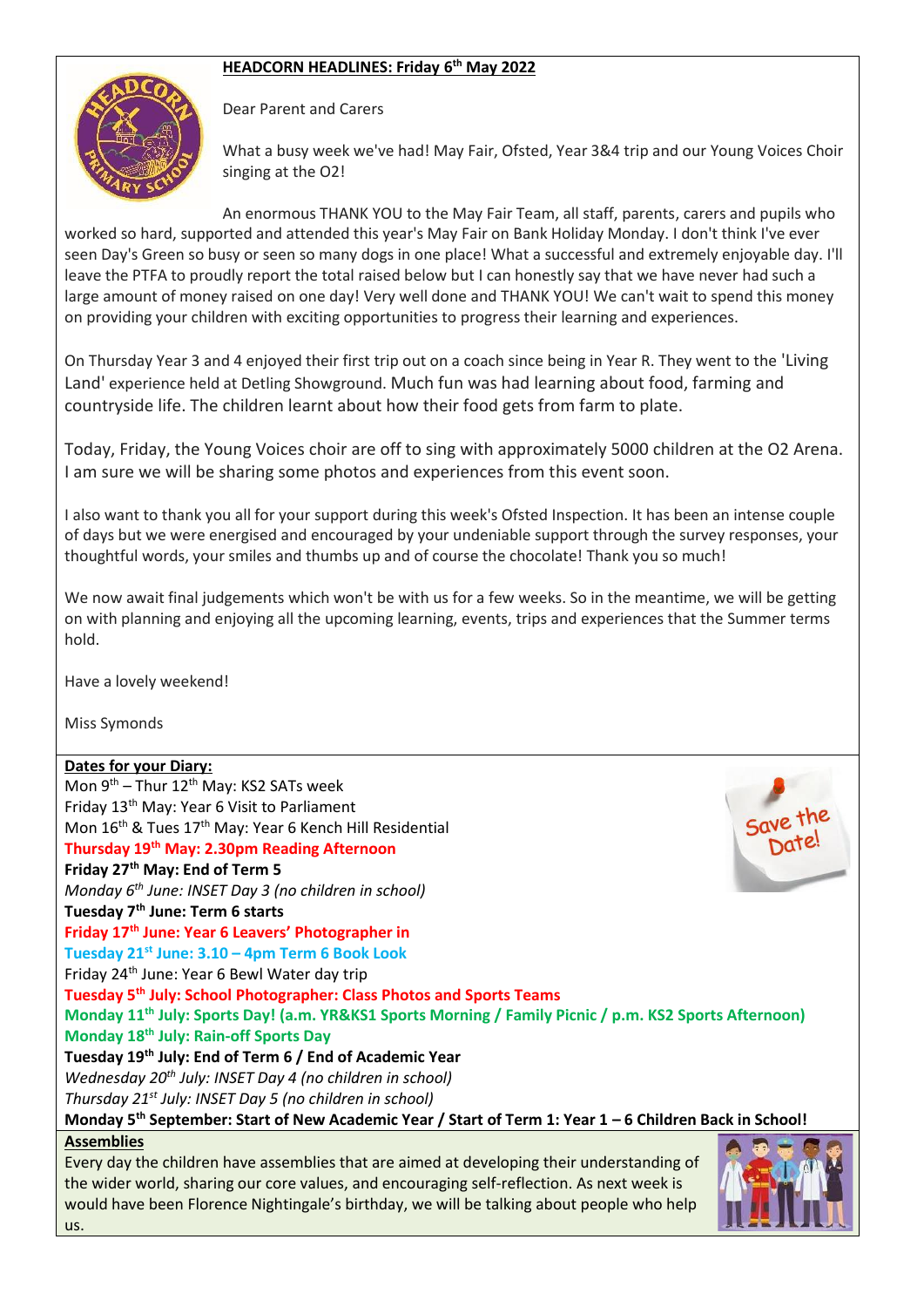## **PTFA Update:**

## **A huge thank you to our fantastic school community!**

As you know we have announced our fundraising figure for the May Fair, a staggering **£9,446**!!

This is an amazing result and we cannot wait to start working with the school to spend this on things that will benefit the children.

We were thrilled to see so many people having a fantastic time on Monday and to hear so much lovely feedback. We would like to thank everyone who contributed to the day (all our fab volunteers who helped in the lead up selling raffle tickets and distributing programmes and all those on the day who worked so hard, everyone who had a garden board outside their house or business, the school staff for working so hard on the BBQ) but there are some special thank yous that we must mention by name: Katy & Rob Baldock, Kate Ball, Jodie Davis and Jo Maher. The PTFA committee are also extremely grateful to Maz Stack for the endless hours she spent on managing the May Fair in the lead up to and on the day. A lot of it wouldn't have happened without her. The whole team pulled together for a fantastic day and we are so proud of the positive impact it has had on our school and local community.

Thank you so much!

We promised a prize to the class who volunteered the most hours but in light of the huge success of the day and we will be treating all the children to something special!! More info to follow!

Lastly and most importantly, our hard working and dedicated planning team who have been working on this project for over 4 months, all have jobs of their own and other commitments but squeeze in the extra time to help put this huge event on for the benefit of the school and the children! **Thank you to each and every one of you** (and your husbands, wives or partners who have also had to do extra or have been dragged out to help!!): Zanna Brown

Bianca Carey-Spencer Jen Davey David Gardner Susan Gravells Becky Henderson Nicola Melliard Vikki Nesbitt Emily O'Donnell Maz Stack Nicky Stradling Emma Warnes Fay Westerbeek Laura Whent Lizell Williams

Already looking forward to May Fair 2023!!!!